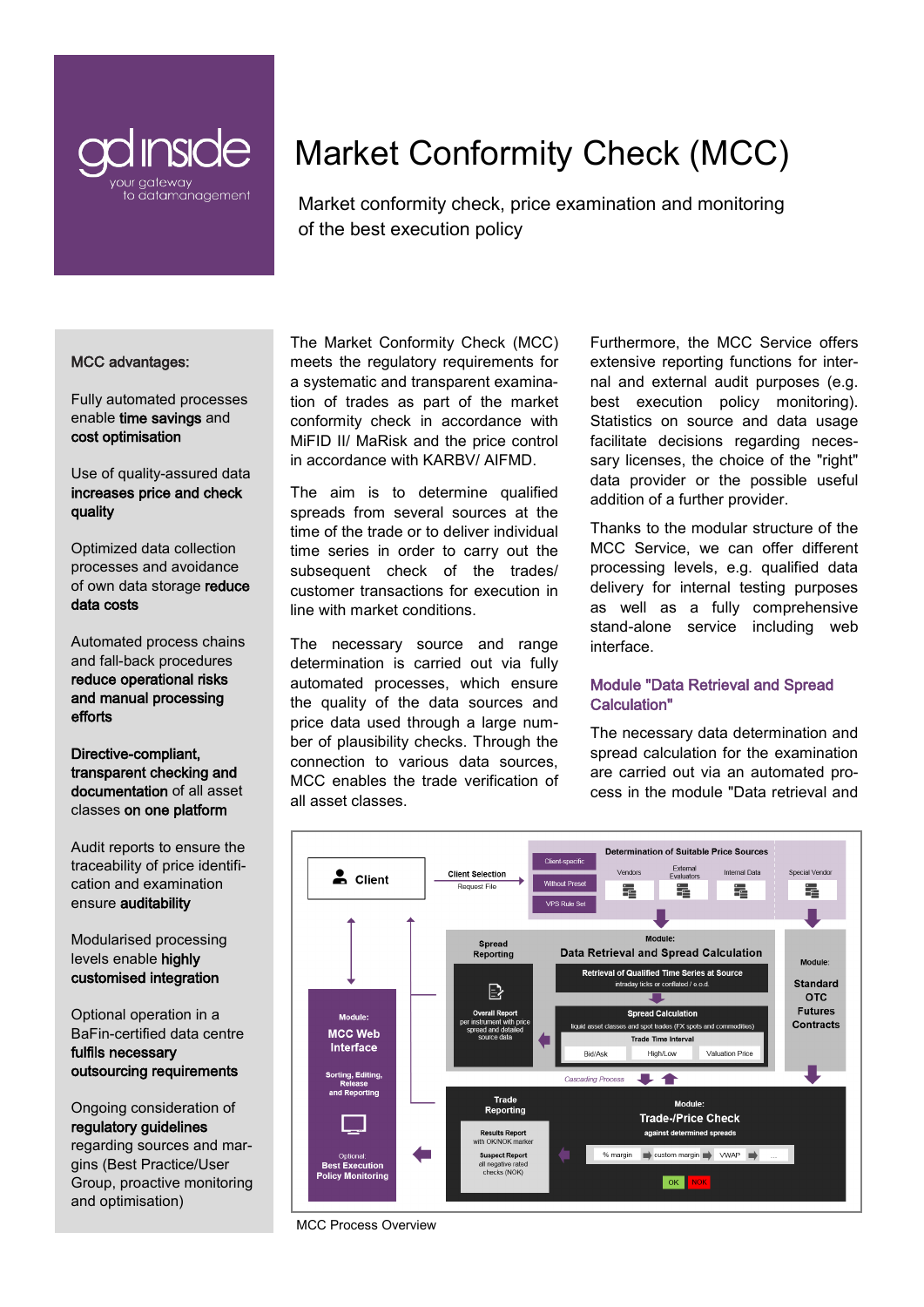

MCC Service Modules

spread calculation".

For this purpose, all customer-specific available sources per trade are determined through a core set of rules and processed in the next step (module "Trade/Price Check"). Depending on the activation and provision of the data by the provider(s), they are collected, normalized and processed according to the rules and regulations. Optionally, it is also possible to provide the MCC service including the necessary market data.

Qualified Time Series (for import into a system) or qualified spreads are determined at the trading time point (period and starting time point are defined by the customer). Spreads can be built over any data or price fields (e.g. Low/ High Bid/ Ask, Open/Close).

In case reference rates are not available, an optional currency conversion at the time of trade is carried out via corresponding cross currencies, even across several currency pairs if necessary.

The integration of internal data or 3rd party sources (e.g. external evaluators) is possible at any time and is integrated into the automated overall process.

#### Module "Trade/Price Check"

In addition to the delivery of qualified data, the delivered trades can also be checked directly against the deter-

mined spreads using the "Trade/Price Check" module. The module automatically checks whether a price target lies within a range. A trade gets the result (status code) "OK" if the price is within the range, otherwise "NOK" (not OK).

The result is displayed in the output file/ database with an OK/NOK character. For checked trades, all parameters necessary for the examination, such as prices, price sources or OTC relevant parameters, are output in addition to the examination result. The margins to be considered can be customised.

It is equally possible to determine a customer-specific VWAP (Volume Weighted Average Price) across various sources and to check/eliminate price outliers by standard deviation.

#### Module "Standard OTC Forward Contracts"

Special data and calculation methods are required for checking OTC transactions (FX spots, FX forwards, FX swaps and interest rate spots). In order to simplify the examination process and to reduce the costs for data collection, the MCC Service has an interface that enables the collection and processing of the necessary market data from qualified specialized vendors.

To carry out the examinations, the OTC trade price is compared with a theoretical OTC reference price, which is calculated using market data of liquid Typical applications of the MCC Service:

Intraday examination of trades within the scope of market conformity checks

Audit of liquid and illiquid asset classes (including FX and commodities)

Review of standard OTC transactions

Automated calculation of price ranges based on market levels according to IAS39

Checking the plausibility of exchange rates by calculating a standard deviation

Verification of the Best Execution Policy (MiFID II) by plausibility check of the order execution (in particular for block orders) by calculating a customer-specific **VWAP** 

Examination of trades against a determined arrival price according to the PRIIP regulation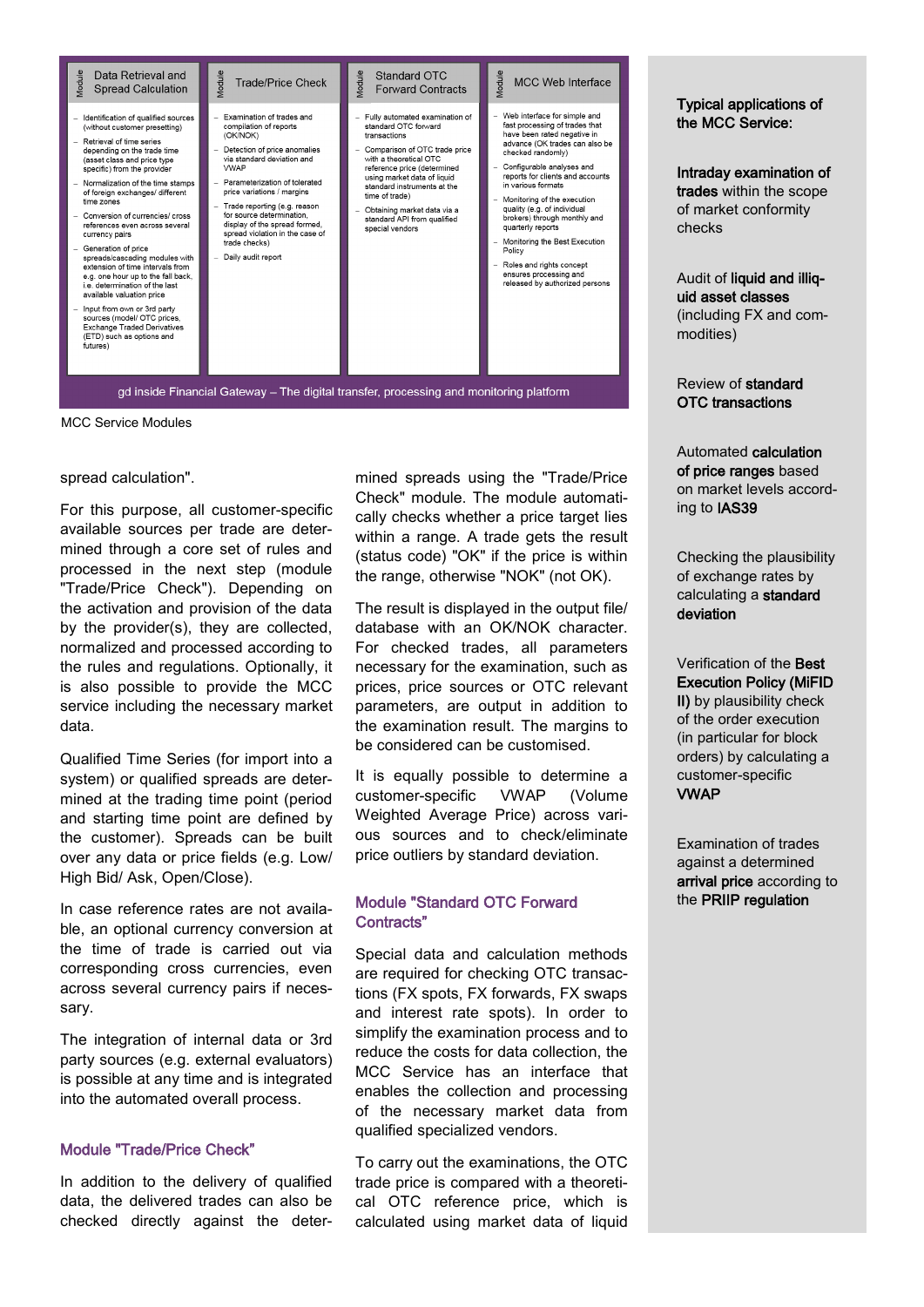standard instruments at the time of the trade.

The MCC Service provides a calculated model price for each trade and a theoretical price range around the model price (valuation corridor). If the traded price lies within the specified valuation corridor, it can be classified as being in line with the market (status code "OK"). Outliers can be classified as not in conformity with the market (status code "NOK").

#### Module "MCC Web Interface"

The module "MCC Web Interface" provides a user-friendly system for processing and releasing the automatically generated test results.

Via the Web Interface, the checked trades can not only be displayed, but also commented, edited, released and stored in an audit-proof manner, either individually or in blocks.

The examination results of each processing run can be viewed and analysed in detail on instrument level via the web interface. It is also possible to select trades using the status code (OK, NOK). Each trade can then be commented on individually or in blocks by an authorized employee and provided with a new status code.

All editing and approval procedures (commentary history including time stamp, employee and status code) are logged for traceability of the price determination and price check and are made available in an automated audit report at the end of each month.

Extensive filter and research functions provide answers to questions such as: Were there any conspicuous aspects of certain trades? Were trades executed at the "Best Trading Venues"? What was the execution quality of individual brokers? Are there any particular anomalies with certain clients or instruments?

How much turnover was generated in which securities with which brokers?

It is possible to filter the data supplied by the client and stored in the data-



Advantages MCC Web Interface:

Reduction of manual efforts by simple and fast handling of trades that have failed the market conformity check

Transparency of the verification process through visualization of the market data at the time of trading

Roles and entitlement concept ensures auditproof process control

Logging of all editing and release sequences ensures transparency in the examination process

Monthly and quarterly reports as well as RTS 28 report enable a continuous monitoring of the execution quality (e.g. of individual brokers or trading venues).

Extensive filtering options and configurable ad-hoc reports enable caserelated research

Extensive statistics on source and data usage support internal cost control with regards to market data usage

Special reporting for the monitoring of the Best Execution Policy